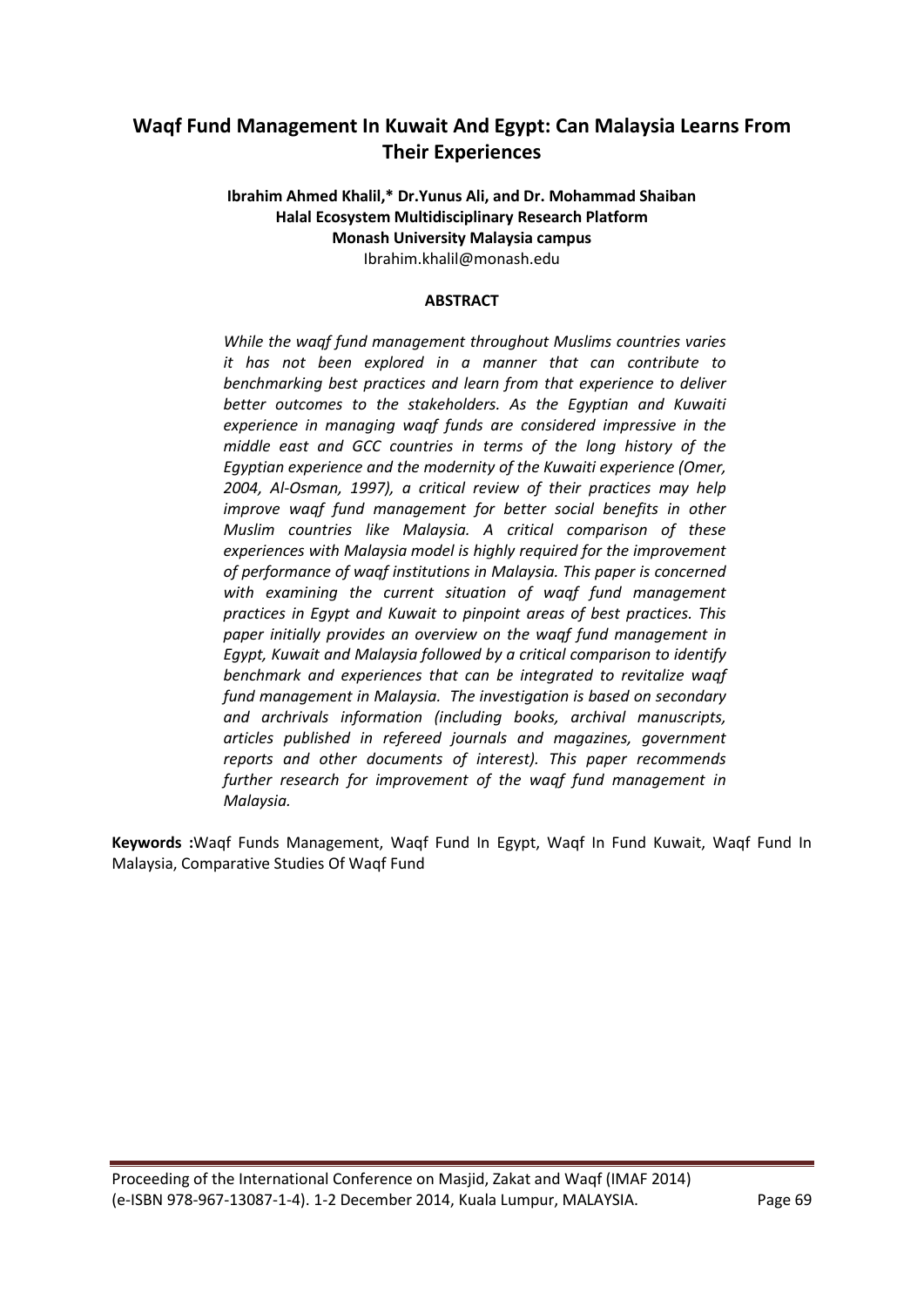#### **Introduction**

Waqf funds play a significant role in the socio-economic development across the Muslim countries. However, the issue of managing waqf funds efficiently remains one of the major challenges faced by waqf institution in most Muslim societies. Since its inception in the Islamic State by Prophet Mohammad (SAW), waqf institutions proved successful in providing social services and equitable distribution of wealth in Muslim societies. However, improving waqf practices in terms of management of resources, enhancing the flow of revenues including through investment of its liquid assets and efficient distribution are the key issues to achieve its objectives for the community development. While demand for waqf services has been increasing in most Muslim societies, the supply of fund falls short to support high demand. The traditional waqf institution governance systems in most Muslim societies have failed to introduce innovative marketing of the waqf institution and efficient management of waqf assets to increase inflow of funds to keep pace with the growing demand for waqf services. Nevertheless, some Muslim societies have adopted new model of efficient waqf governance system and set precedence for others as best practices.

The main purposeof this paperis to evaluate theexperiences of those Muslimscountriesinmanaging waqf fund as a mechanism that are usedtoease the financial burden of the state. In this respectthe paperfocuseson Egyptian and Kuwaiti experiencein managing waqf fund. For its pioneering experiences in waqf fund management, Kuwaithas beenchosen by the Organization ofIslamic Cooperation (OIC) as a general coordinator of waqfinstitutions of OIC countries. The Egyptian experience deserves evaluation for its prestigious long term wagfexperiences in theIslamic world. The study review Malaysian experienceinmanaging waqf funds to identify any room for improvement of its waqf practices and benefit from others best practices. Finally, this study concludes recommendations for waqf fund management.

#### **Waqf fund management in Kuwait**

Historically, waqf in Kuwait dated back to 1695, but notable development started in the 1930s and reached a significant stage in 1993 with the enactment of Awqaf institution laws for efficient governance of the sector. These laws provided the necessary platform for all matters relating to the waqf affairs including transparent management of funds and investment of funds as per terms and conditions specified by the founders. In essence, the strategic direction of Waqf institutions in Kuwait has been set since1993 with the establishment of **Kuwait Awqaf Public Foundation** (KAPF). KAPF has played an essential role in consolidating values and purposes of waqf in Kuwait (Al- Osman, 1997), which contributed in Kuwait being chosen by the OIC as coordinator of waqf institutions in the Muslim world (Abdulmohsin, 2011).

**Waqf Fund Management in Kuwait:** Prior to the governmental involvement in waqf management, Kuwait's waqf sector was administered by founders (waqfien) or their representatives (Nathir or Mutawally) where the appointments of representatives were endorsed by judges of the court of law.However, significant changes in the economic, social and cultural aspects in Kuwait contributed to the establishment of the Department of Waqf in late 1930s followed by the establishment of Waqf Affairs Boards in 1940s. After the independence of Kuwait in 1962, the Ministry of Awqaf and Islamic Affairs was established to perform several tasks including the responsibility of managing waqf properties (Al- Osmani, 1997). Currently the waqf sector in Kuwait is administrated by Kuwait Awqaf Public Foundation (KAPF) established by the Emirie Decree issued on November 13, 1993. The Decree provided KAPF the status of a governmental body with relative autonomy in decision-making to regulate and manage the system to take care of waqf affairs internally and externally. The main missions of theKAPFare to consolidate the concept of waqf as a developmental mechanism in the community and activate its role in achieving the objectives of the founders in addition to reinforce the tendency of contemporary Islamic civilization (*Dahi, 1998*)*.* While major responsibility of KAPF is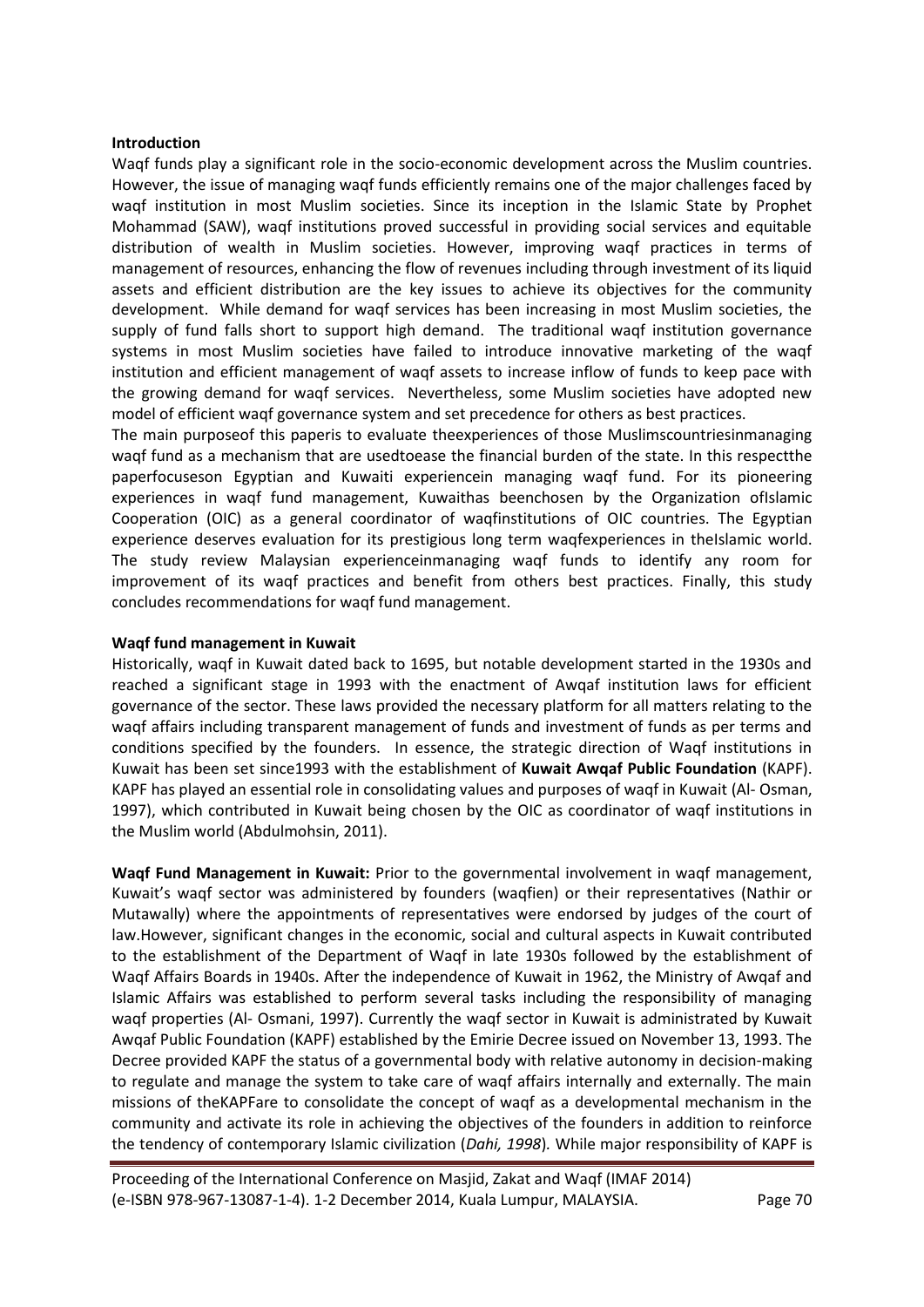to encourage people to establish new Awqaf, managing them to allocate funds for activities and investment of the assets are its major tasks. In addition, KAPF coordinates with the governmental and non-governmental bodies for the establishment of Shariah compliant waqf projects to achieve waqf objectives. This coordination includes specifically managing specialised funds in waqf sector, regional institutions for the waqf development and the management of family waqf. Article 10 of the Decree required the Awqaf Affairs Board of the KAPF to include members from different committees, namely Shariah Committee, Waqf Projects Committee and Executive Committee (Al-Busharah, 2012).Figure 1 shows the organizational chart of KAPF where four departments (Shariah and legal department, Audit and inspection department, Planning and technical consultant department, and Training and development department) and three Deputy Secretary Generals under the Secretary General control the activities of ten functional departments for investment, waqf assets, and information and financial affairs.



Figure 1: Kuwait Awqaf Public Foundation Organization Structure

# **Investment of Waqf Funds in Kuwait**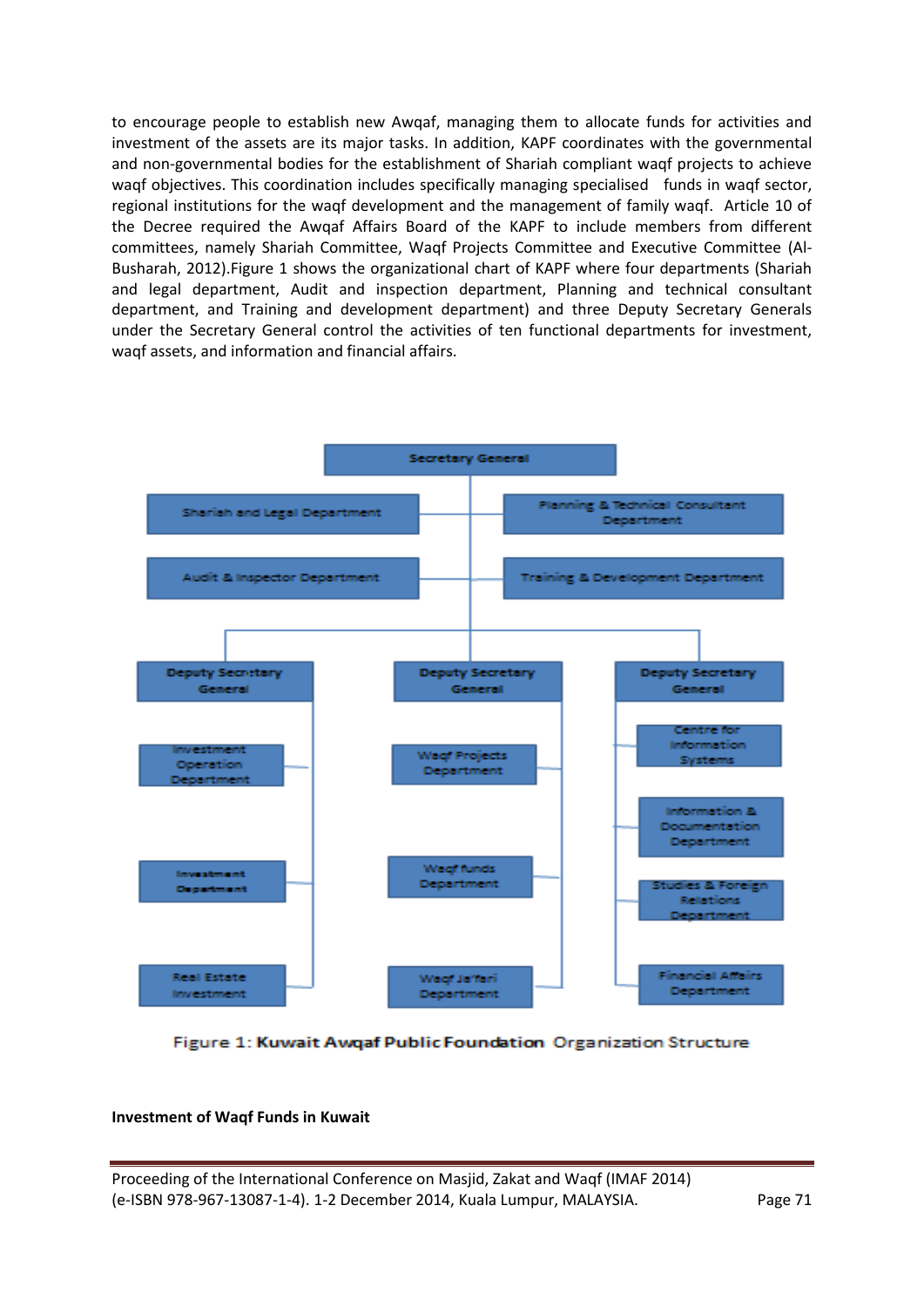The KAPF resources development department is responsible for development of waqf resources and to open new horizons to work on diversifying the ways and areas to ensure growth of the waqf assets. Its and investment department manages investment of waqf assets

to expand the revenue base by employing the available waqf resources in revenue-generating investments on a continuous and uninterrupted basis<sup>1</sup>. This contributed to the rapid increase in waqf revenues in Kuwait during the period from USD30.13 million in 1994 to USD110.82 million in 2010. Similarly, the development of capital assets has jumped from USD373.1 million in 1994 to USD759.2 million in 2010. In addition, there was a notable increase in the market value of the investment in securities from USD46.58 million in 1994 to USD975.93 million in 2010 representing an average increase of around 21% annually(Al- Amr, 2012). In order to make a qualitative change in the investment and development of waqf funds in Kuwait, a special investment unit has been established to carry out the role of development and investment of waqf funds in different areas (Dahi, 1998).

**Investment in real estate: A** real estate company is responsible for the development and management of waqf real estate properties which include feasibility study, planning and necessary funding to execute real estate investment operations.

**Direct long-term investment:**This is an asset class KPAF introduced to invest in non-governmental educational institutions as well as providing consulting services in the areas of administrative and training programs.

**Financial investment:** KPAF runs a very active investment strategy and follows a various mechanisms to develop its resources through the investments in Shariah compliant investment such as investing in medium and long-term mutual funds. In addition KPAF is actively engaged in securities investments locally, regionally as well as in the global markets especially in the Real Estate, Financial and service sectors.

### **Waqf Funds in Kuwait**

Waqf funds in Kuwait are deemed to be one of the best models, which aimed at participating in the efforts of revival and the consolidation of the values and principles of waqf.This model represents a practical framework to achieve the objectives of waqf through the cooperation of the civil society organizations and official bodies(Al-Mehideep, 1426H).Waqf funds in Kuwait has independent management that contribute to the development of waqf practices by the integrated vision that aims to achieve the community's needs and priorities in coordination with the competent organs in implementing the waqf projects. In doing so, KAPF has initiated and established ten operational waqf funds broadly in three areas (Al Zuheli Mohammad, nd). Social welfare related funds such as care of disabled and special categories, family care, community health development, and general community development; religious development funds such as study of the Holy Quran and its sciences, care of mosques, and Islamic cooperation; and education and general funds for scientific development, culture and thought, and environment preservation provide support to community development.

### **Financial sources of waqf in Kuwait**

One of the main factors in the preservation of waqf assets is to ensure that there is continued development of its resources and allocation of waqf resources for investment to generate its own revenue base to maximize economic and social benefit for the stakeholders. That means, the multiple sources of revenue (waqf contributions and investment income) made the Kuwaiti experience as one of the pioneering waqf system in the Muslim world. The following noteworthy policies helped Kuwaiti Waqf experience to prosper:

1. Allocation of a portion of waqf revenues to be added to the waqf assets;

**.** 1 (https://jobs.undp.org retrieved 29/7/2014).

Proceeding of the International Conference on Masjid, Zakat and Waqf (IMAF 2014) (e-ISBN 978-967-13087-1-4). 1-2 December 2014, Kuala Lumpur, MALAYSIA. Page 72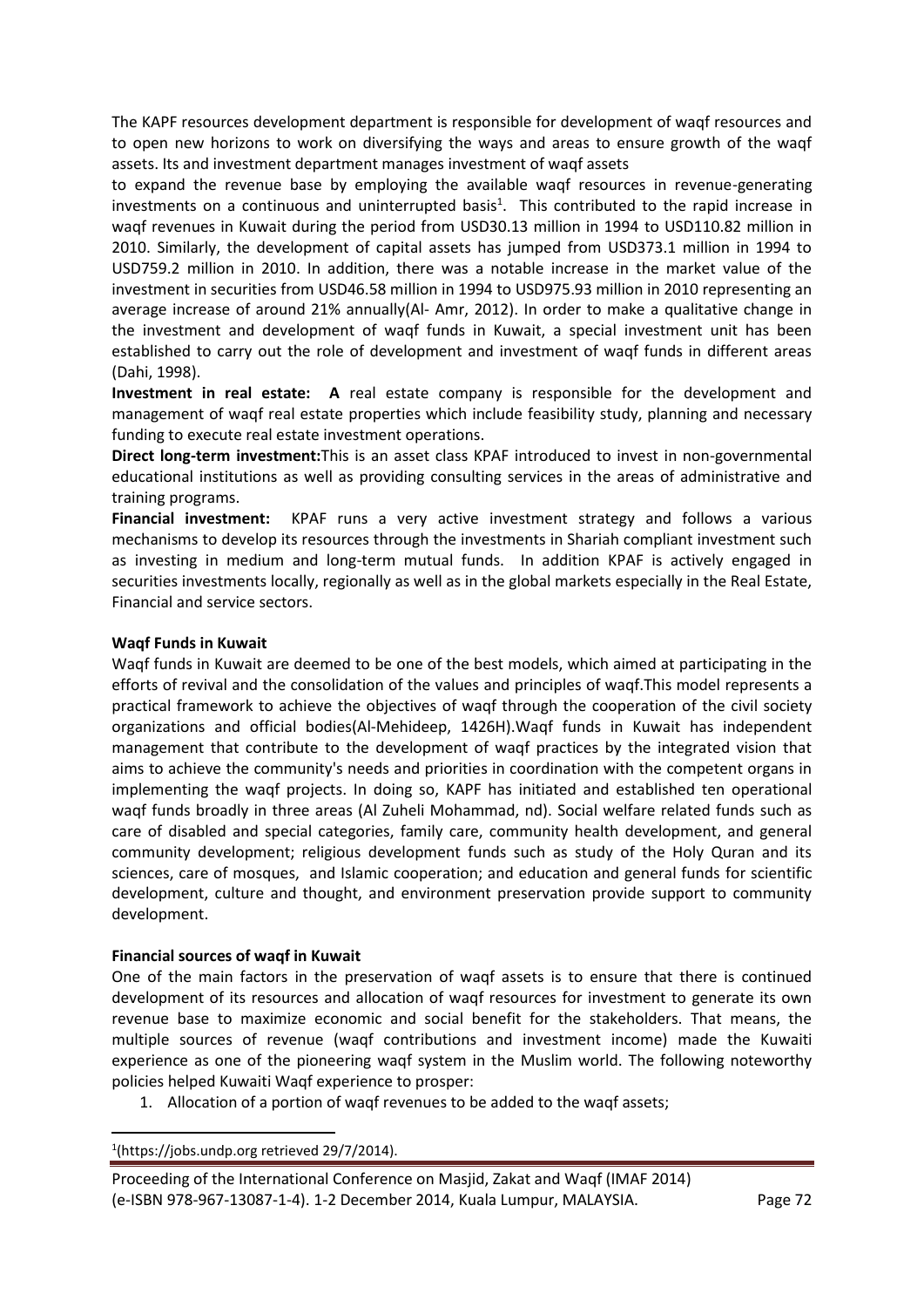- 2. The revenues generated from the investments activities to provide services by the funds;
- 3. KAPF Planning Committee approval for all bequests, gifts and donations to comply with the principles and policies of waqf; and
- 4. KAPF Projects Committee's assignment of the General Charitable income for investment (as determined by the Chairman of the Board of Waqfs Affairs (The Minister)

In addition, *KAPF's*efforts in encouraging public to donate in waqf institutions contributed to the growth of registered waqf institutions from around 90 waqf properties during the 1970 – 1993. Hence more than 540 new waqf properties were registered during the 1994 – 2005 after the establishment of the *KAPE* and the same status were observed until 2010.

# **Distribution of waqf revenues in Kuwait**

KAPF in coordination with government institutions and charitable associationsplays a significant role in the development of the society through distributing revenues of awqaf for the benefit of the people to achieve objectives of waqf as per founder's conditions.Al-Fadli 1998) identified KAPF,srules and criteria for the distribution of waqf revenues that include:

- Involvement of relevant civil society institutions in the process of distribution of waqf revenues to make it a collective process;
- Involvement of families and residents as stakeholders in the process of distribution to promotewaqf essentially as a family waqf;
- Distribution of waqf revenues assures the fulfillment of purposes and terms of the founders and achievement of objectives of waqf in community development.
- Create and follow suitable mechanisms for distributing waqf revenues to ensure proper distribution.

These rules and criteria contributed to the establishment of various projects for the benefit of the Kuwaiti through waqf-based community-based services. These include:

**Waqf project for health development**: This project was established to provide support to the health services by supporting projects and programs to improve the standard of health services to community members<sup>2</sup>. Over the 16 year this type project funding support increased significantly from KD104.9 million in 1995 to KD1,926 million in 2011.

**Student sponsorship projects:** This project is specialized in sponsoring needy students to cover tuition fees and other educational expenses to pursue their education. Since 1997 waqf fund allocation for this project increased substantially from KD92.8 thousands in 1997 to KD450.9 thousands in 2011.

**Social development and scientific projects:** This charity projects set up by KPAF to support and enhance government and private efforts to upgrade scientific services, cultural and social development through a combination of waqf activities and government funded projects<sup>3</sup>. Since the establishment of this project, waqf fund allocation for this project increased substantially from KD160.9 million in 1995 to KD3, 912.5 million in 2011 (Check the figures).

# **Waqf Fund Management in Egypt**

Egypt is the country that recognized waqf system since the advent of Islam. Over time, waqf practice in Egypt has grown substantially. Around 40% of the total agriculture lands in Egypt is an endowment assets in addition to a substantial size of moveable and immoveable assets owned by different waqf institutions in Egypt (*Kholosi, 2002*).The law that governed waqf in Egypt during the early days was based on the principles of Islamic jurisprudence where there was no separate codification for waqf law, because the Islamic heritage at that time was the primary reference upon which Muslims relied on establishing and managing waqf institutions. The first enactment of waqf law in Egypt was in

1

<sup>2</sup> www.awqaf.org.kw/Arabic 3 *(KPAF website)*.

Proceeding of the International Conference on Masjid, Zakat and Waqf (IMAF 2014) (e-ISBN 978-967-13087-1-4). 1-2 December 2014, Kuala Lumpur, MALAYSIA. Page 73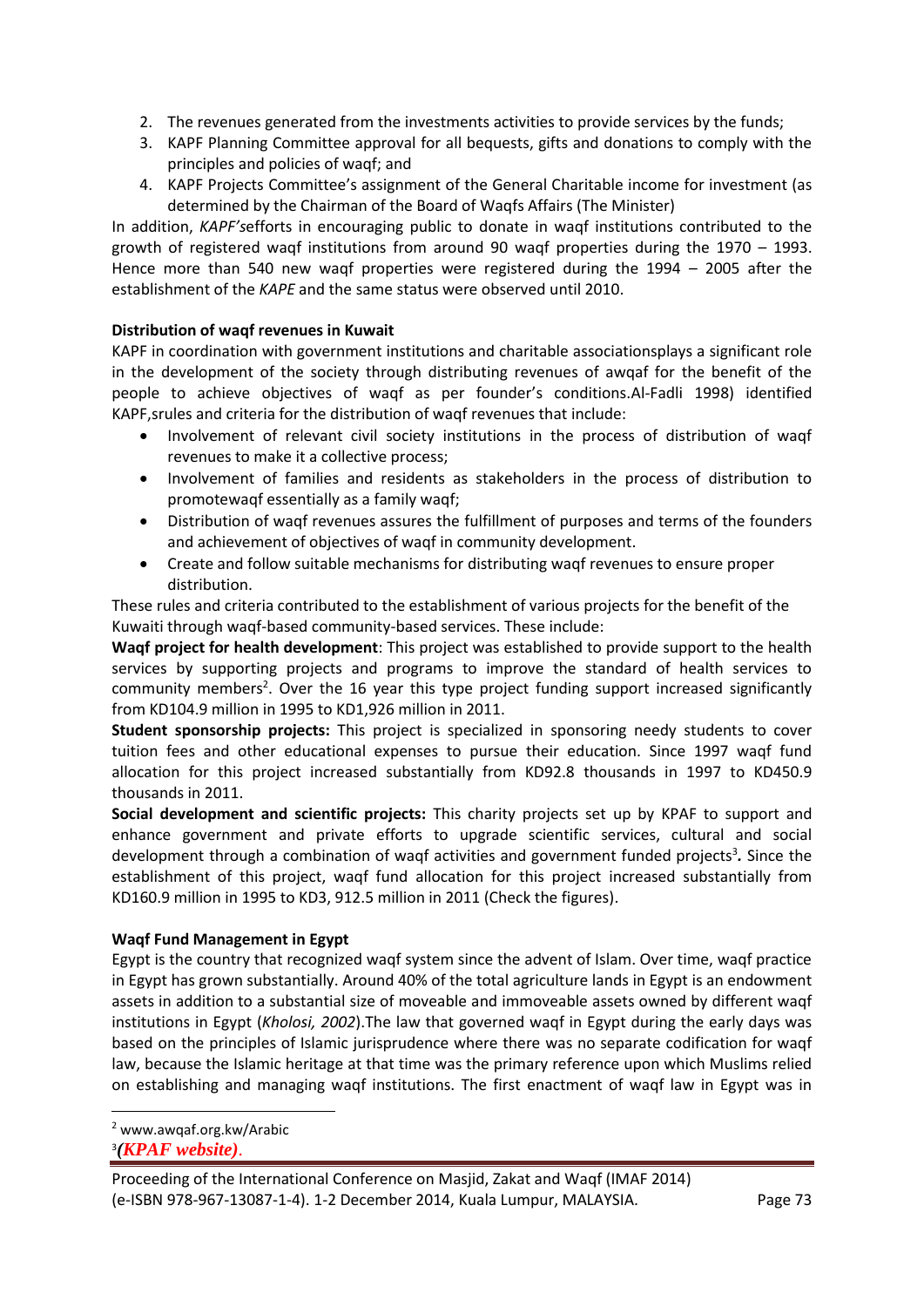1525M(Ateyah, 2002).Since then waqf in Egypt are administrated by the founders or their representatives (Mutawally). However, during the reign of *HushimIbn Abdul Malik* (743 - 691), the first administration of waqf was established under the supervision of the judge of at that time, Toba IbnNimer (Abu Zahra, 1959). Waqf institutions in Egypt steadily developed over the centuries and it took various forms since 1832 when *Mohammad Ali Bashah,* ruler of Egypt established the first government body for waqf administration (Kholosi, 2002).

At the turn of the century there were several attempts to develop waqf law in Egypt. The first attempt was initiated by scholars and members of the legislative assembly in early 20<sup>th</sup> century. The second attempt was in 1926 and resulted in the approval of a memorandum of the Ministry of Justice as recommended by the committee of senior scholars and jurists. In 1946, the Egyptian law of waqf (No 48 of 1946) was issued to regulate waqf institutions in Egypt (Omer, 2004). Subsequently some other laws were issued to regulate waqf institutions in Egypt (Law No. 247 of 1953 and, Law No. 44 of 1962). Finally Egyptian President promulgated Act No. 80 of 1971 for the establishment of a Waqf Authority in Egypt. This Act provided for the establishment of the Egyptian Waqf Authority as an independent legal body under the Ministry of Awqaf to be governed by a Board of Directors (Ahmed, nd). Figure 2 shows organizational structure of the Egyptian Awaqf Authority.



Figure 2: Organizational structure of Awqf authority in Egypt

### **Areas of investment of waqf in Egypt**

**.** 

There are variety areas for the investment of waqf funds in Egypt, but the most important areas can be summarized as following:

**Investment in Industries:** Waqf authority in Egypt invests a significant portion of its resources in the country's industrial sector in the form of shares and stocks in some of the major industrial facilities such as Dalta Sugar Company, Zues Cement Company, Egyptian Dairy Company, Kemah Chemical Industry and the Egyptian Telecommunication Company (Al-Jenadi, 2013). For example, the Egyptian Awqaf Authority owns approximately 98% of the share of *Al-Mahmudiyah* Contracting Company valued at 300 million Egyptian pounds. Also, the authority has a securities portfolio valued at amount of 400 million Egyptian pounds.<sup>4</sup> Thus, the Egyptian waqf authority contributing significantly to the revenues of the investment of waqf funds for delivering welfare as well as provide much

*<sup>4</sup>*Al-Mansi, A. (2014), Al- akhbar al- hurrah, <https://www.arabfinance.com/news/newsdetails.aspx>*. Retrieved on Aug 27, 2014.*

Proceeding of the International Conference on Masjid, Zakat and Waqf (IMAF 2014) (e-ISBN 978-967-13087-1-4). 1-2 December 2014, Kuala Lumpur, MALAYSIA. Page 74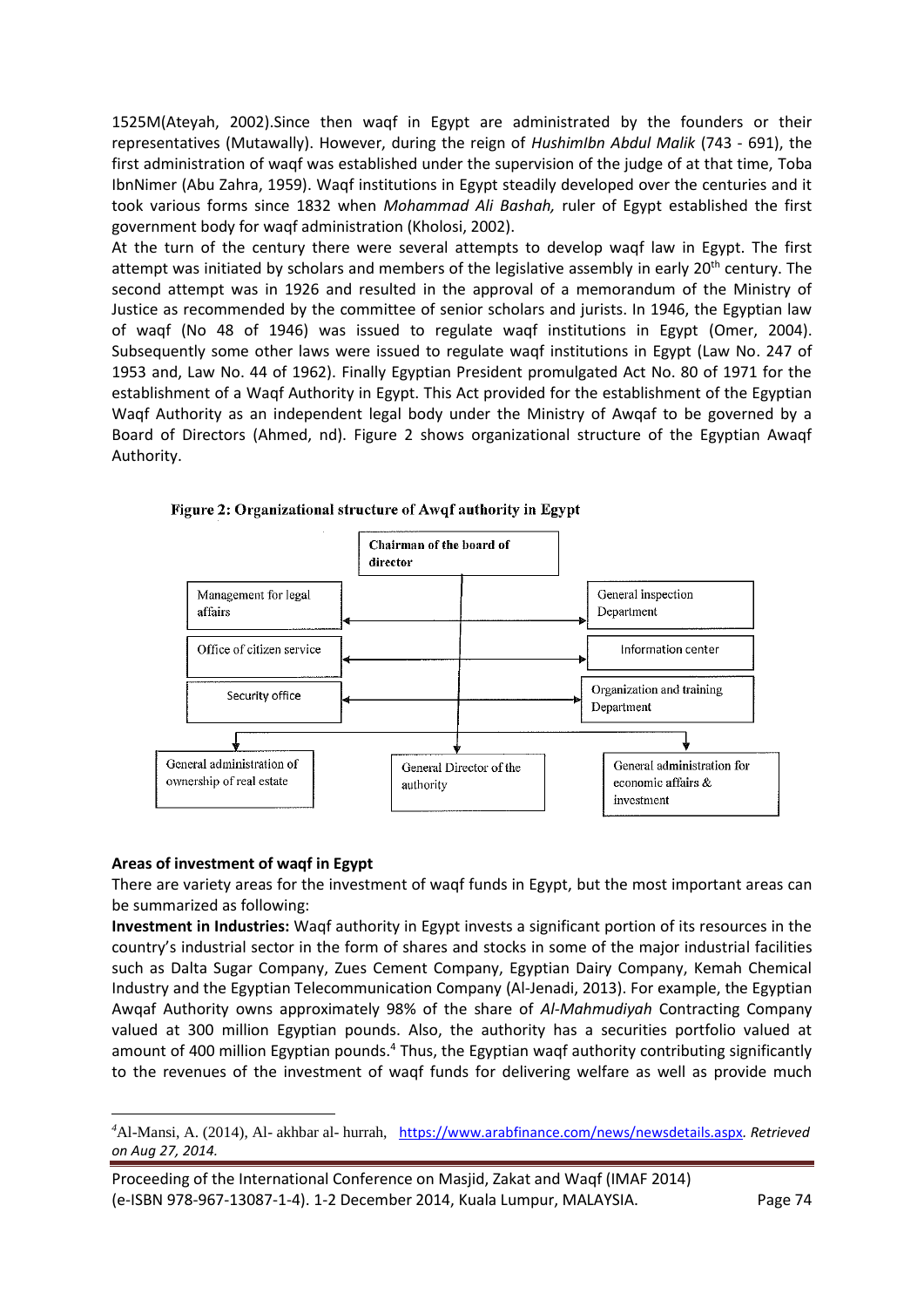needed capital for industrial development to generate employment, and supply goods and services to the community.

**Agricultural investment:** As mentioned earlier, around 40% of the total agricultural lands in Egypt are endowment assets owned by different waqf institutions in Egypt (Kholosi, 2002).Naturally, contributions made by the Egyptian Waqf Authority for the development of the agriculture sector are highly significant. In addition to leasing 100,000 acres of agricultural lands to public and planting fruit trees in 2,200 acres of orchards in eastern provinces, Waqf Authority invest in land rehabilitation and land reclamation projects. For example, during the 2004 – 2012 periods the investment in this sector exceeded 200 million Egyptian pound for the re-habitation of 20,000 acres of agricultural lands*. <sup>5</sup>Dr.Saleh Al- Junidi*, head of the Awqaf Authority in Egypt indicated that the authority is actively engaged in agricultural investment to provide healthy competition in the agriculture sector to enhance supply of locally produced crops to the local market. The waqfauthority also channel its resources in collaboration with provincial governments for the reclamation of agricultural lands and lead the development of the agriculture sector in Egypt (Islam, 2013).

**Financial Investment:** Financial investment is one of the most recent financial instruments that are used for the investment of waqf resources in most of the Muslims countries. Egyptian Awaqf Authority owns moveable and immoveable assets that facilitate its engagement in financial investment. After a feasibility study the waqf authority took-over Al-MahmodiahCompany, a general contracting and real estate Investment Company for active involvement in the sector. In addition the authority invests in several financial institutions such as Fisal Islamic Bank, Escan Insurance Company, and a housing and development bank (Egyptian authority).

### **Distribution of Waqf in Egypt:**

From the Islamic jurisprudence perspective, waqf is a property owned by the God Almighty and its revenues are used for the benefit of others. However, article No 7 of Waqf Act (Act No 80 of 1971) stipulates the distribution of waqf revenues for specific areas as shown in Table 1 (Tamam, Nd).

| Heads for the Distribution of Waqf Revenue                                   | % of the Total |     |
|------------------------------------------------------------------------------|----------------|-----|
|                                                                              | Revenue        |     |
| Waqf Authority for maintenance of waqf assets                                |                | 15% |
| Reserve for the investment and development of waqf resources                 |                | 10% |
| Technical matters as determined by the board of directors                    |                | 5%  |
| Waqf authority to be distributed to the beneficiaries and other aspects of   |                | 70% |
| righteousness and goodness such as health care, education, dissemination and |                |     |
| the revival of Islamic civilization landmarks                                |                |     |

# **Table 1: Distribution of Waqf Revenues in Egypt**

As presented above, 70% of the revenues from investment of waqf funds in Egypt are allocated to the Ministry of Awqaf and Islamic affairs to distribute to the beneficiaries. While the allocation to the investment and development of waqf assets is only 10% of its earning from the investment of waqf funds, one may consider it too little and negatively affects the future returns of the investment of waqf assets. This is one of the criticisms against the waqf management in Egypt.

# **Sources of waqf fund in Egypt**

Egyptian Awqaf Authority derives its resources from various sources such as agricultural lands and real estate owned by the authority. Moreover, a significant proportion of its revenue is generated from returns of investments in industrial and agricultural projects as well as dividends from investment in shares in other industrial, housing and development bank projects (Tamam, nd).

### *5 ibide.*

 $\overline{a}$ 

Proceeding of the International Conference on Masjid, Zakat and Waqf (IMAF 2014) (e-ISBN 978-967-13087-1-4). 1-2 December 2014, Kuala Lumpur, MALAYSIA. Page 75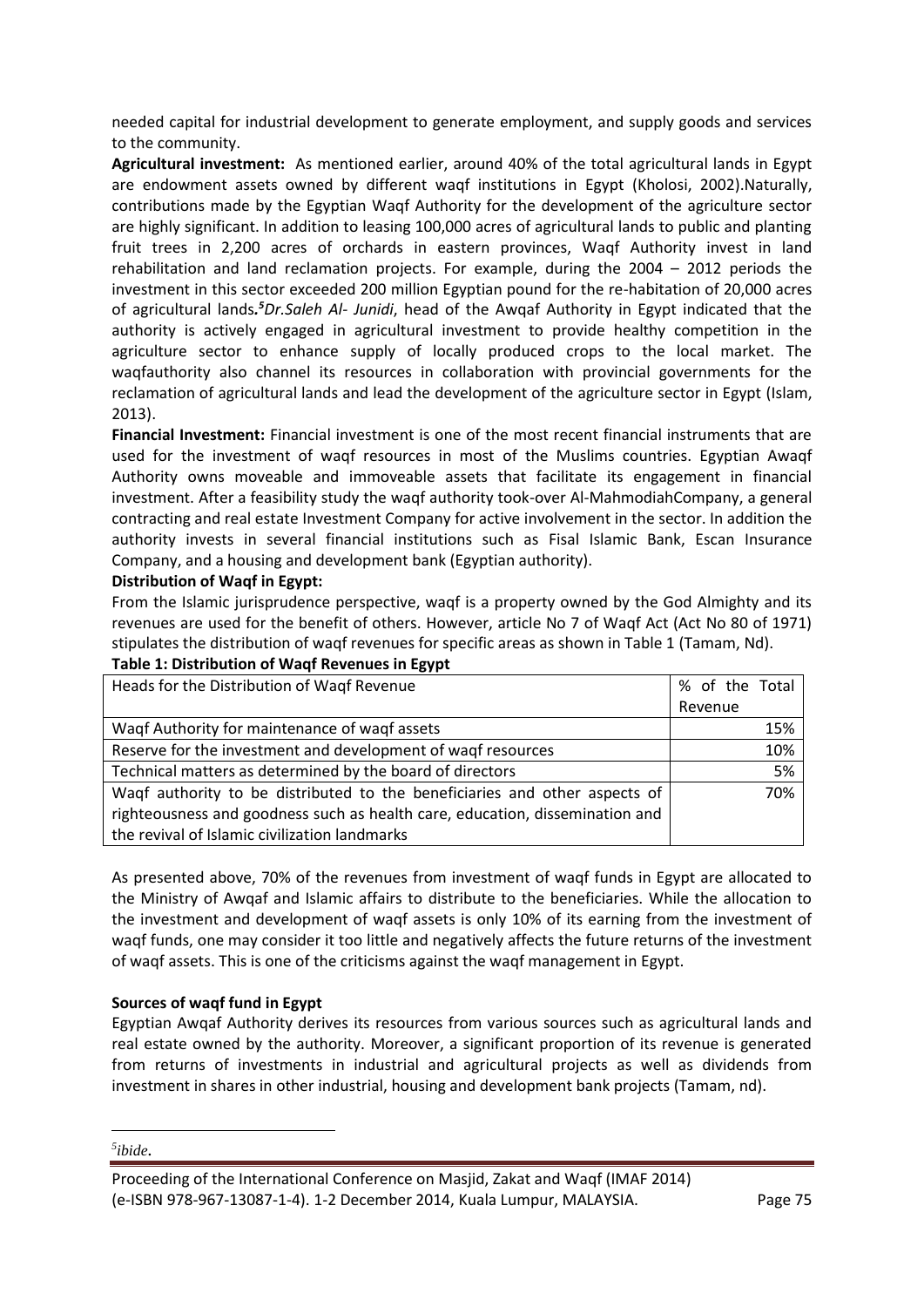The Egyptian model is considered as one of the prestigious models in the Islamic countries and widely followed by most Muslims countries. However, this model has been criticized by some researchers and academics when compared and contrasted with others models such as Kuwaiti and Sudanese models for some of their innovative mechanisms of self-financing of waqf activities. Amongst the academic studies on this area, a recent study byOmer (2014) critically reviewed the Egyptian model and highlighted its major problems relating to the efficient implementation of legal provisions of the Act, instable governance system, inefficient uses and misuses of funds and more importantly mechanism of investing waqf funds. Most notable observations made by this study are summarized below:

- The frequent amendment and subsequent enactment of laws followed by executive regulations hindered the implementation of legal provisions of the laws that govern waqf authority in Egypt.
- Waqf administrations had been unstable over the ages, sometimes managed by judiciary and occasionally managed by the supreme council of waqf or other authorities until the law was enacted (Act No 80 of 1971) for the establishment of the Awaqf Authority.
- The waqf model in Egypt passed through the critical eras which resulted in the loss and misuse of waqf properties over the years that may have affected peoples' perception on waqf.
- Inefficient financial planning and management of investment that contribute to the poor performance of the waqf funds even compared to the rate of return on deposit in banks or profit on deposit in Islamic banks.

Amongst the recommended courses action, the study proposed (a) clear separation of the waqf authority from government control, (b) establishment of waqf agency with qualified fund management skills for efficient waqf fund management, and (c) expanding areas of waqf activities for wider community services beyond the traditional concentration on religious institutions (Omer, 2014). However, despite the criticisms against the waqf authority in Egypt, some initiatives and efforts carried out by the waqf authority contributed to the development and modernization of the waqf practice in Egypt.

### **Waqffund management in Malaysia**

There is no consensus as to when waqaf first started in Malaysia, but many sources refer that waqaf in Malaysia has started since the advent of Islam in this country and it became the general practice among Muslim in Malaysia. Although it was not so widespread as in theOttoman Empire, Egypt and South Africa but several Mosque based waqf practices was apparent. For example, K.G Hulu Mosque in MalaccaandSultan Abu Bakar Mosque in Johor was establishment of wqaf in Malaysia (Alawiah, 2012).However, the institution of waqf in Malaysia is believed to have been in existence for more than eight hundred years (Othman, 1986) when Arab traders brought Islam to Malaysia in the tenth century.

### **Governance and Organization set up of Waqf in Malaysia**

MalaysianFederal Constitution acknowledgesMalaysian State's jurisdiction over waqfproperties that can enact laws relating towaqf and its management within the state. 6 State laws on administration of Islamic religiousaffairs have provisions to establish governance mechanismfor management of waqf properties in the State. TheState Islamic Religion Council (SIRC) in each of the thirteen States and the Federal Territories require every waqfto be registered with the IRC(Yusuf, nd). A Majlis under the SIRC has authority to register, regulate, monitor and manage consumptive waqf properties within the state**.**The Majlis have an advisory board and a waqf properties management committee. The advisory board is consist of individuals, legal and Shariah experts appointed by the Majlis along with

**.** <sup>6</sup>See Federal Constitution, Ninth Schedule, State List (1).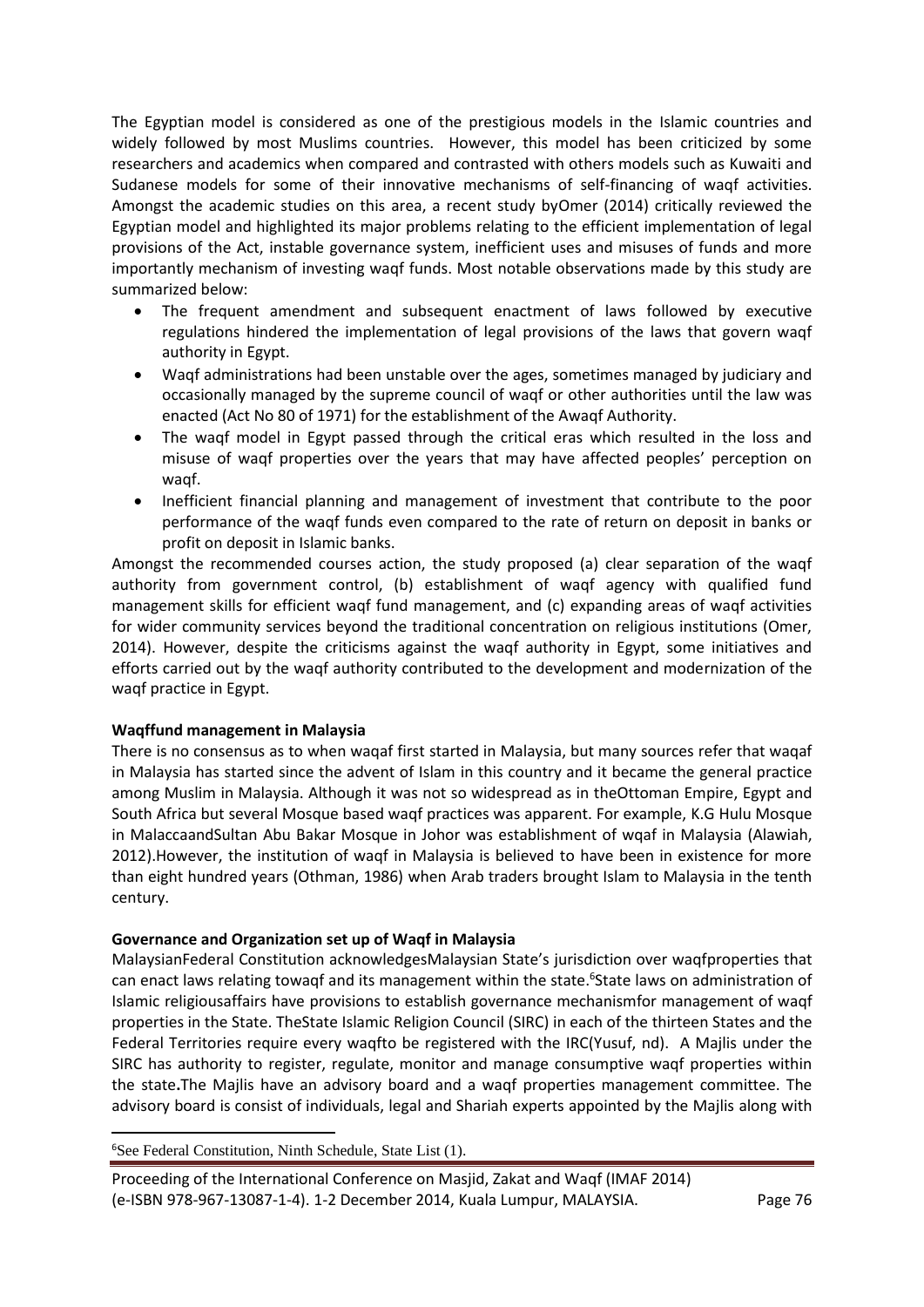the Mufti, Secretary of the Majlis, state legal adviser and State Director of Land as permanent members.Members normally include state financial officer, scholars and practitioners in profession relating to Shariah, property management and financial management(Tahir, nd).

Lack of uniform rules and practices of waqf property management affect its efficient planning and distribution across states. Nonetheless, waqf in Malaysia, particularly its financial management appeared still much neglected by the relevant authorities and therefore after more than half a century under the trusteeship of the SIRCs waqf is yet to significantly contribute to deliver social and economic welfare of the community (Alawiah&Kharbhari, 2007). The need for a central waqfinstitution is felt by people for efficient management,organization and developmentof waqf properties inMalaysia. Realizing such a need, the former prime minister,Tun Abdullah HajiBadawi announcedthe establishment of the Department of Waqf, Zakat and Haj (JAWHAR)**(**Hasan&Najib, 2008). JAWHAR was expected to make progress on waqf properties in an organized, systematic and effective way. However, JAWHAR has no jurisdiction in practicing its power and rights on the management of waqf properties because the states are the sole trustee of waqf properties in Malaysia (Ibrahim&Nor& Mohammad2013).Therefore, JAWHAR mainly play a role of coordinating waqf development of the SIRCs through the National Waqf Institution andshown in the following chart.

# **Figure 3: Waqf Administrative Structure in SIRCs**



# **Constraints ofWaqf Management in Malaysia**

Waqf system in Malaysia has massive potential and significant role to play. However, it faces many problems and obstacles that hamper its development (Ibrahim, 2012). Some of the constraints are highlighted below:

**Legal constraints:** Hassan (nd) has identified the loopholes in the legal framework of waqf administration in Malaysia because waqf in Malaysia is regulated through various state laws or enactment. He argued that there is no specific statute on management and administration of waqf except the enactment of waqflaws in Selangor in 1999 and in Malacca in 2005. Also, the state jurisdiction creates various problems of understanding and interpretation waqf practices that leads to different types of waqf related fatwas across the states(Ibrahim, 2012).These situations resulted in incoherent implementation of some aspects of Islamic laws includingwaqf practices (Alawiah, 2012).

**Financial constraints:** Tahir and colleagues (Tahir, et al., 2005) argue that waqf properties in Malaysia have significant economic potentials, especially the waqf lands located in urban areas. However, the main problem in developing waqf lands is lack of financial resources. SIRCs are the sole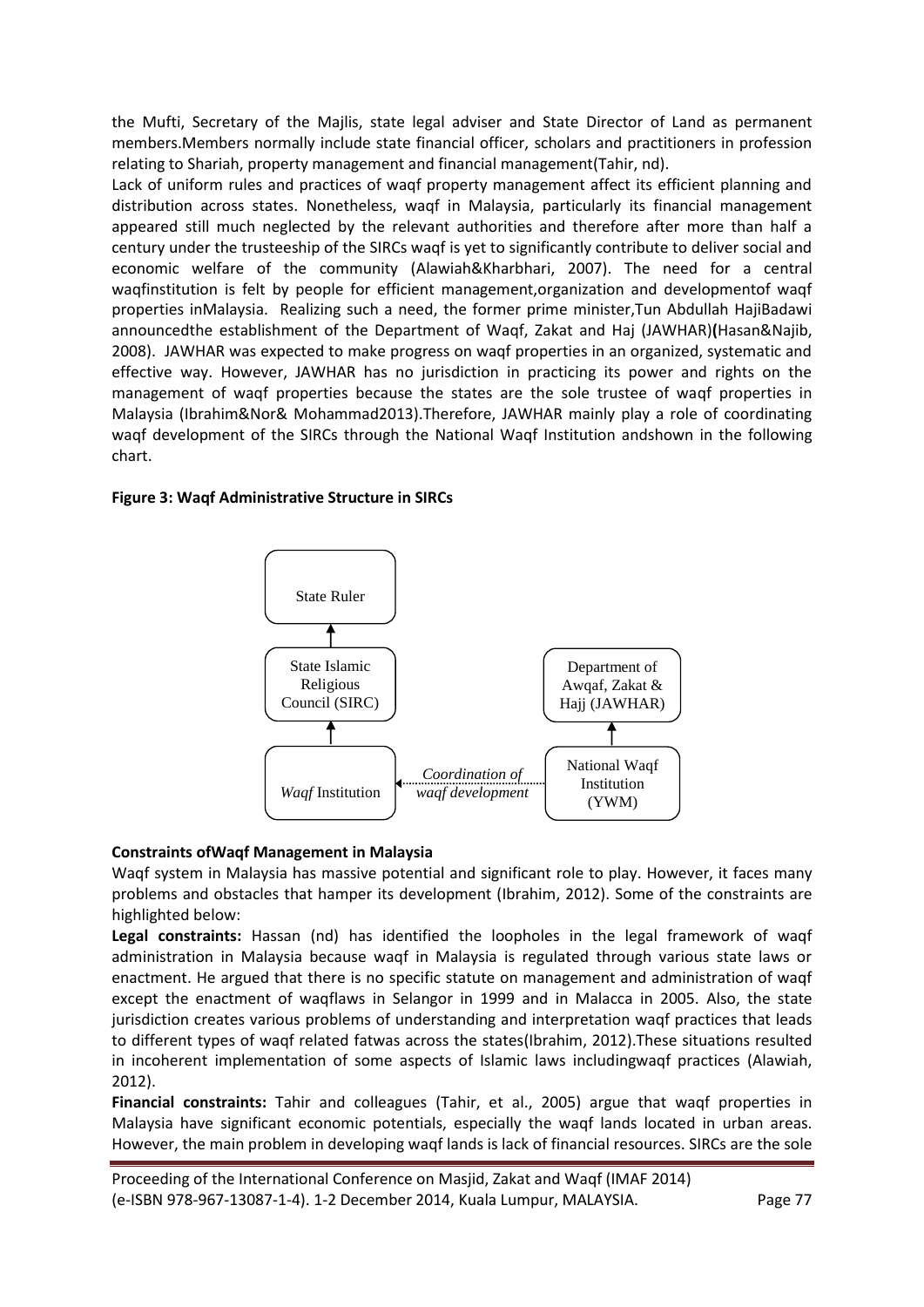trustee of waqfbut does not have sufficient fund to finance development of waqfbecause its revenues from waqf assets arelimited for low properties rentals compared to the cost of planning and project prepared. In addition the SIRCs do not have financial planning mechanism to run and manage the waqf properties in an efficient manner.SIRCs relies mainly on Sariah complied investment or loans recently introduced by the financial institutions.

**Administrative and Management constraints:** Scholars expect that the institution of waqf in Malaysia scould be managed and administered professionally, with the best standard of practice and contemporary management(Shaleh, 2011).<sup>7</sup>However, most of the SIRCsin Malaysia except Johor, Malacca and Selangor do not appoint specific officers to be responsible for managingwaqf assets. Some scholars observed that most of the waqf officers in Malaysian states do not have training or competency in investment analysis, project management, property valuation or any experiences that related to the development and management of waqfassets (Ibrahim, 2012).

**Legal aspect of waqf in Malaysia:** The waqf system in Malaysia is governed by several laws, namely, the Federal Constitution 1957, the National Land Code 1965 (NLC), Administration of Islamic Law (Federal Territories) (Act 505 of 1993), Selangor Wakaf Enactment (No. 7 of 1999), Trustee Act 1949 (Act 208), Malacca Wakaf Enactment 2005, Negeri Sembilan Wakaf Enactment 2005 and the respective Administration of Islamic Law Enactments of different states.In addition, other laws having impact on the administration of waqf such the trustee Act 1949,Specific Relief Act 1950, Contracts Act 1950(Zubaidah&Hilal, 2009). However, from the practical point of view, waqf system in Malaysia is still subject to laws that arepassed by the parliament. Currently the waqf system is based on the legal stipulation in section 3.4.1, article 3 of the Malaysian constitution, and the provisions pertaining waqf have been codified in the administrative law of the State Islamic Religion (Afendi& Abdul Azis 2010). The other issue that connected to the legal aspect of waqf system in Malaysia is the jurisdiction of courts on issues related to waqf. In regard to jurisdiction, although waqf system in Malaysia is under the state jurisdiction, many of the waqf disputes from practical perspective heard by the civil court. The judicial organization structure in the Federal Constitution of Malaysia states that the civil court has higher authority than the *shari'ah*court. This creates many differences between the Islamic matters that should only be dealt with by the *shari'ah*court, being brought to the civil court where judges have little competency in Islamic *shari'ah*because they are trained in common law.

# **The Investment of WaqfLands in Malaysia**

According to Alina (2011), there are limited types of waqf in Malaysia. The Real Estate is the onlypopular type of waqf that is known to the community. Although, there are many other types of assets and propertiesthat can be endowed such as company shares or stocks and intellectual property rights. However, investment of waqf assets in Malaysia is mainly focused on the Real Estate sectors as part of waqf lands in Malaysia by using various instruments of investing waqf properties (lands) for example. Major forms of such arrangements are:

**(1) Joint ventures-based Instruments:** This instrument can be in form of joint ventures. The need for joint ventures arises when there is lack of expertise and financial resources at the institution of waqf. The waqf institution plays an important role as landowner and enters into a venture with a financial institution without capital contribution. Usually, joint venture model between the waqf institution and the financier or developer takes the form of *Mudarabah or Musharakah*. The most popular example in this regard is the joint venture scheme between JKP Sdn.Bhd., one of the government companies as developer with the Islamic Religious Council of *Pulau Pinang* as capital provider to construct 36 unites of house

**.** 7*perpustakaanwakaf.blogspot.com*

Proceeding of the International Conference on Masjid, Zakat and Waqf (IMAF 2014) (e-ISBN 978-967-13087-1-4). 1-2 December 2014, Kuala Lumpur, MALAYSIA. Page 78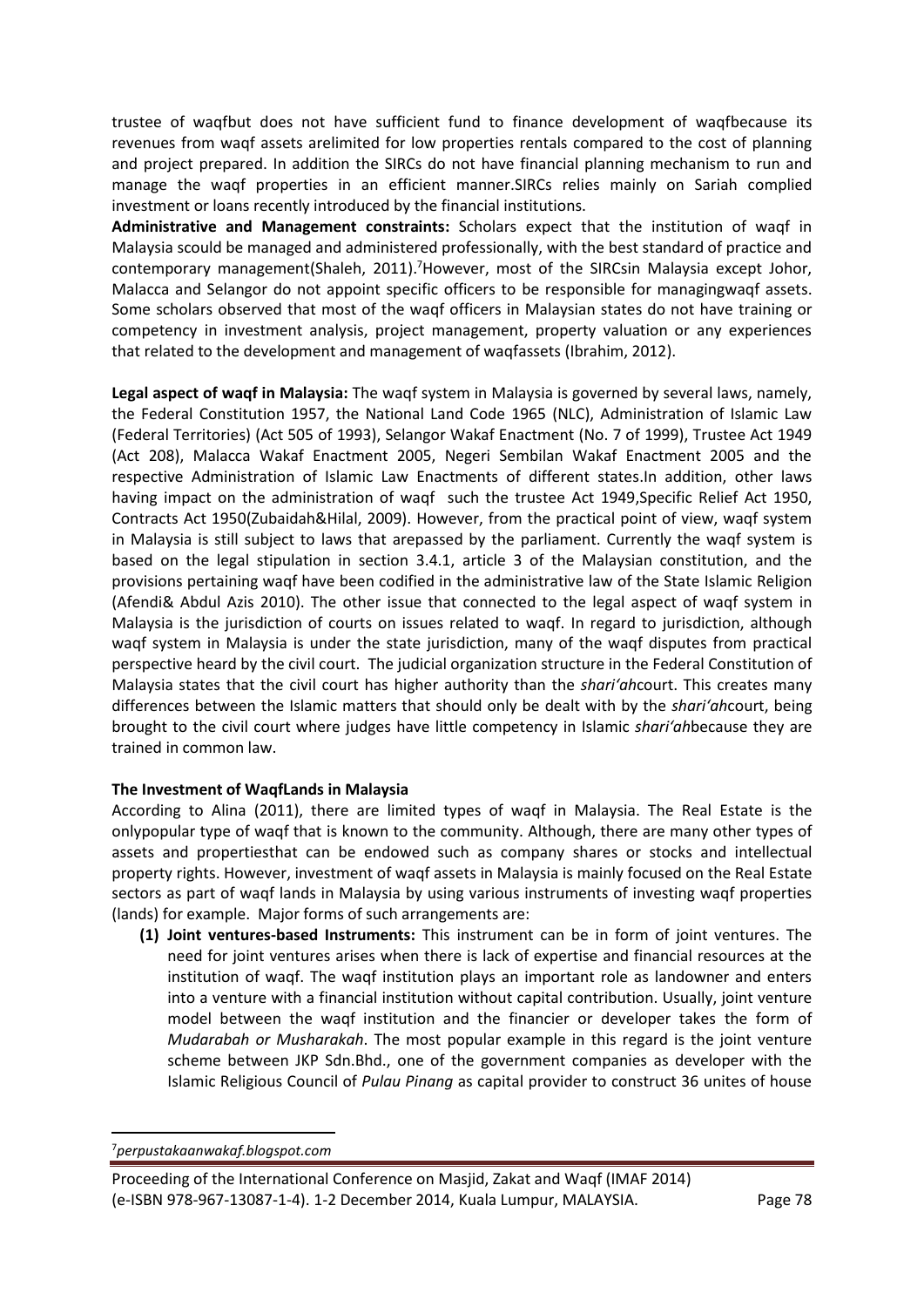where profits generated from the sale of these units are shared between the council as a land provider and the developer as a financier(Hasan&Najib, 2008).

- *(2) Istibdal***of WaqfLand (substitution):** *Istibdal* is the sale of all or part of waqf land and use the sales proceeds to purchase another piece of land dedicated as wqaf for similar purpose. This practice is acceptable by majority of Muslims jurists. The practice of *Istibdal*in Malaysia is regulated under the state lawswhere the SIRC has authority to deal with this matter. The concept of *Istibdal* already has been practiced in many states in Malaysia such as Pulau Pinang, Federal Territory, Selangor, Perak and Melaka. The waqf of *NoecahayaMajid* in the Federal territory is one of the best examples of *Istibdal* where *Norchaya* dedicated a piece of vacant land which is less economical. The Islamic religious council agreed to substitute this land with two units of terrace house at *Taman PelangiJaya, Sentul, Kuala Lumpur* where the rental payment of these properties will be used for maintenance of these properties and its surplus may be exploited for other purposes (Hasan&Najib, 2008).
- *(3)* **Lease** *(al-Ijarah):* Leasing *(al-Ijarah)* is one of the most flexible Islamic financial tools that can be used for the investment of wagf properties. This mode of financing is practiced by the Islamic religious council in most Malaysian states in which the Waqf management keeps full control over the management of the project(Hasan,&Najib, 2008). Lease can be classified into two forms:
	- (a) The waqaf institution leases waqf land to another party at a certain rate of rental agreed upon for the institution of waqfto generates the revenue from the rental payment and use it for the benefit of waqfactivities for the benefit of recipients.
	- (b) The waqf institution leases the land for long period on the basis of *al-hikr*where the developer has an exclusive right over the land for a long period while at the end of lease the waqf land will be returned to the wagf institution, for example the practice of Pulau Pinang and Federal Territory.
- *(4)* **Self-finance: S**elf-finance means the cash or land contributed as the costs of development by the institution of waqf. There are several methods whereby the institution of waqf can reduce the costs of financing. These are the use of land, its securitization, and obtaining advanced rentals under the concept of hikr. In addition, the institution can also resort to substitution of one land with value to be used for the development of another land resulting in amalgamation of different waqf properties. The intuition of waqf can also use cash waqf, sahamwaqf or usufruct waqf as a mechanism of self-finance (Tahir, nd).
- *(5)* **Cash waqaf** *:* Cash waqf is defined as a mobilization funds from donors base on perpetuity and investing them in productive assets that provide either usufruct or revenues for future consumption by individuals or groups by taking into account the policy and guideline provided by the donors and receivers. The cash waqf is another method for the Islamic religious council in Malaysia to generate financial resources and is more productive for the benefit of wagf institution in particular, and for the society in general at macroeconomic level. In Malaysia more tax incentives has been given to the people to encourage them to dedicate property including cash waqf for charitable purpose which contributed to cash waqaf become a popular mode of contribution inwaqaf funds(Ibrahim,Nor&Mohammad, 2013).In the view of the available potential of waqf assets in Malaysia, the Federal Government of Malaysia takes a significant step to enhance SIRC in administering and developing waqf assets through allocation of funds for developing a number of waqf assets. In this respect the Federal Government take initiative to implement projects with the cooperation of SIRCs*(*Mohd&Jalil, nd).

### **Distribution of WaqfFund in Malaysia**

The main objective of waqfis to assist and promote social justice, community development, educational institutions and poverty alleviation. It is a suitable mechanism in addition to Zakat in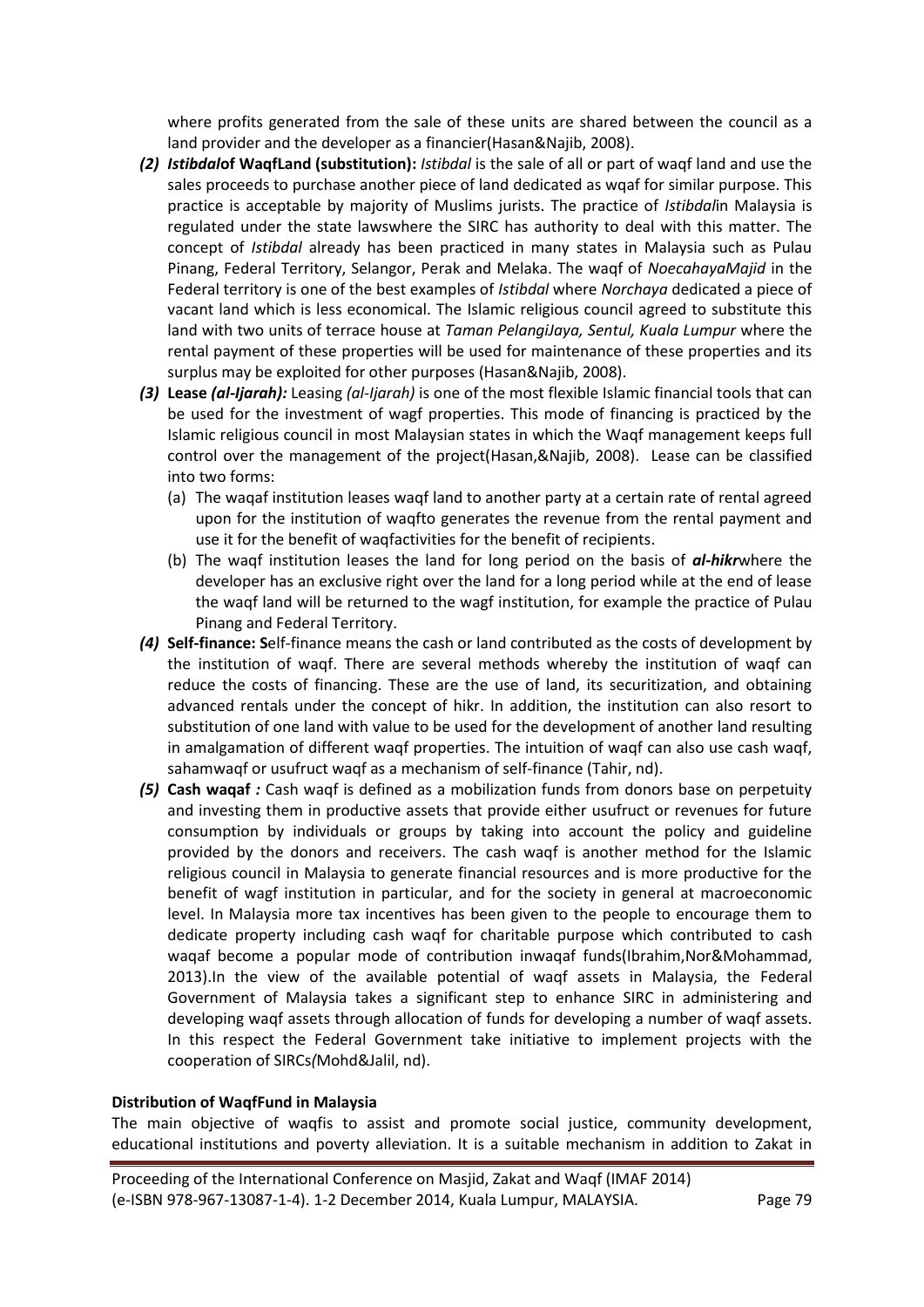contributing to enhance social development, thus waqf authorities in Muslim countries using waqf funds as an effective way of promoting social development and achieving prosperity. In Malaysiawaqf funds isdistributed onthe religious, social, educational and healthcare aspects in orderto achieve the goalof Waqf incommunity development. For example,inthe health areathere are varioushealthcare facilities that rely on waqf revenues.Among them the An-Nur clinics and hospital provide healthcare to lower income groups from all level of community regardless of their religion and race (Mustafa, Hanefah, Abdulaah, Ramli, Hashim, Sabri&Norhaziah,2010).In education areawaqf proceed utilized for financing and development of education,especially cash waqf for students accommodation(waqf for education, nd).The following Figure 4 shows the model for distribution of the Waqf, Zakat and Haj Department(JAWHAR).



### **Figure 4: Waqf Distribution in Malaysia**

### **Sources of Waqf Fund in Malaysia**

Waqf institutions in Malaysia derive its resources from multiple sources. However, waqf land represents the main supplier of waqf institutions in most of the Malaysian states which is aimed at generating more income to waqf institution for the benefit of the beneficiaries (Hasan&Najib, 2008). For example, the waqf lands in the state of Johor have been identified as the biggest in term of size and are supervised by the Johor State Religious Council (MAIJ) that have significant potentials to contributein waqf sources of the state(Mustafa, Hanefah, Abdulaah, Ramli, Hashim, Sabri&Norhaziah, 2010). A study found that cash waqf and waqf shares issued by SIRCs in Selangor, Johor and Melaka have become a popular mechanism generate financial resources for investment of waqf properties (Norhaliza&Mustafa, nd).Recently, there arenew trends to increase the waqf resources inMalaysia through the partnerships between waqf institutions and corporate bodies. For example, Tubung Haji (TH) and Majlis Agama Islam Wilayah Persekutuan agreed to collaborate in developing and managing Menara Bank Islam located in Jalan Perak, Kuala lumpur. This partnership contributes to the development of the assets and creating new sources for waqf fund in Malaysia (Mohd&Jalil,nd).

With referenceto the above tablewe note thatthe management of Waqf fund inMalaysiadiffers fromthatin KuwaitandEgypt. There aresimilaritiesin terms oforganizational structurein managing waqf fundbetweenEgypt andKuwaitwherecentral public bodiesunder the Ministry ofAwqafand Islamic Affairs manage the funds. That means thewaqf managementboth inKuwait and Egyptis the responsibility ofthe central government. In contrast, the FederalConstitutionof Malaysia left themanagementof waqf inMalaysiaas a responsibility ofthe states'Islamic Affairs department.Some scholars criticize the system for its negative impacton the efficient mechanism of waqf management each each state hasits own lawandapproachin managing waqf fund that affect uniformity and innovation. The Federal Department of Zakat, Haj and Waqf (JAWHAR) established only recently to overcome some of those issues have only coordinating role rather than any executive power to manage the waqf funds uniformly across state. To avoid inconsistency, Malaysianwaqf management canbenefitsfrom the KuwaitiandEgyptian experiencein terms of findingan effective rolefor the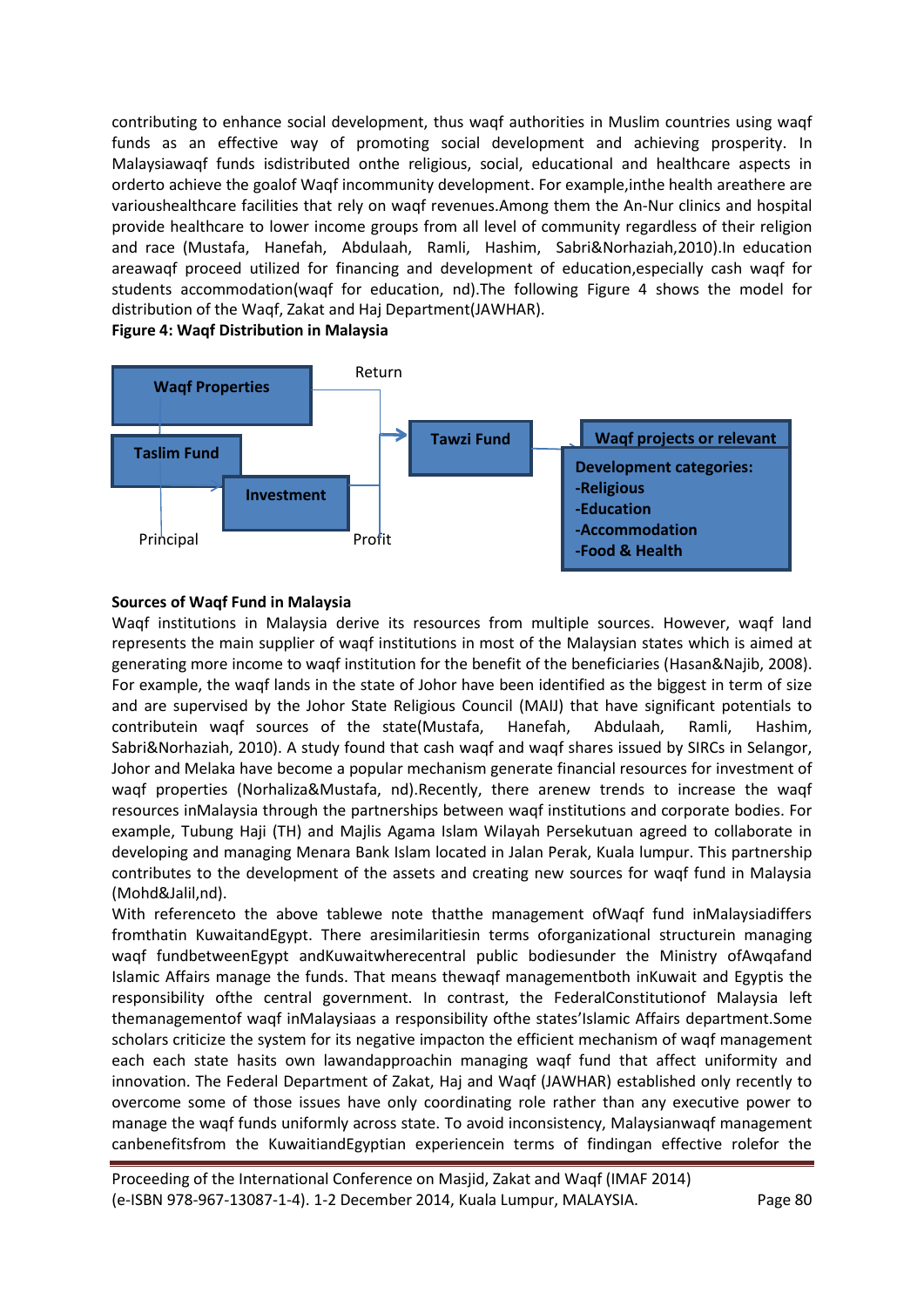central governmentin managing theWaqf fundand exploit its high potential by improving technical, financial and administrativecapabilities for an innovative waqf system.

In terms ofwaqf sources,thereal estate andagricultural landsrepresentsthe most importantresourceof waqf fundin most of theMuslim countries. However, there isa similarity between theKuwaitiandEgyptianpracticesin terms of theinnovativeadditional sources of generating resources for the waqf institutions. For example, there arehugeinvestmentsofwaqfresourcesinKuwaitthroughwaqf funds which are one of the modern methodsfor the development ofwaqfresources. Also in Egypt, thePublic Authorityof Awqafderivesits resourcesfromsome oftheir contributions to theagricultural and industrial projectsin addition toits sharesinsomebanks. InMalaysia, the main sourcesof funds for waqf institutionis thereturnfrom theinvestments of waqf lands, whilewaqfcashandwaqfshares as introduced recently in somestateshas littleimpactin increasing thewaqf resources. A centralized process of introducing waqf shares for waqf projects,and adoption of large-scale investment in industrial, commercial and financial institutional projects of Egypt and Kuwait may contribute significantly to the funding bases of waqf institutions in Malaysia.

Inrespect to the distribution ofwaqf revenues,we note thatwaqf revenuesinMuslims countries mostlyallocatedto be spent onreligious and educational institutionsas well ashealth facilities.However, distributions of Waqf revenues vary fromone country to anotheraccording to the standardsset byeach country.In Kuwait,the distribution ofwaqf revenues is the responsibility of the Kuwait public Awqaf foundationin coordinationwith the organizations of thecivil society. While inEgypt, the revenues ofwaqf are distributed according to the article 7 of the law No. 80 of 1971. InMalaysia waqf revenuesare distributedto themosques, Islamic schoolsandhealth facilities. This is very narrow approach of distributing waqf facilities in a multi-ethnic country like Malaysia where harmony amongst the whole community could be achieved through developing wider facilities available for community development.

### **Conclusion and Recommendations**

It can safely be said that, waqf institutions in Kuwait, Egypt and Malaysia has relatively played positive role in contributing to the socio-economic development in these countries. Therefore, understanding thesimilaritiesand differencesin the management ofwaqf funds wouldresult inthe development ofbetter Waqf institutionsin these and other Muslim countries. In this respect,we can proposethat though there aresimilaritiesbetween theadministrationof waqf inKuwaitandEgyptin terms of theresponsibility ofthe management of waqffunds, which is managedbya subsidiary bodyunder the Ministry ofAwqafand Islamic Affairs, there are rooms for further development there. InMalaysia the management of waqf funds is theresponsibility of thestates where themanagementof waqf fundsvaries fromone state to another. To improve the situation, the recently establishedDepartment of Zakat, Waqf and Haj (JAWHAR) which is expected to make progression on waqfmanagement in an organized, systematic and effective way. The Egyptian and Kuwait experience of central government management may help improve the situation. Also, there are similarities and differences between Kuwait and Egypt in regard to the investment of waqf funds but Malaysian waqf institutions may benefit significantly by adopting of the Shariah compliant best investment toolsused in these countries. The core objectives ofwaqfinstitutionsin Kuwait, Egypt and Malaysiaaretobenefit from their revenuestoachieve the goals ofwaqf institutionsin satisfyingneeds of the targets stakeholders. Though there are somedifferencesinthe practical applications among these countries,these countries can effectively contribute to the development of waqf practices across the Muslim worldby sharingexperiences and expertiseto introduce bettermodelforwaqf management.

This paper highlighted the waqf fund management in Kuwait, Egypt and Malaysia and how these countries can learn from each other for the development of waqf funds management. This paper also conducted comparative study in regard to the practical applications of waqf fund management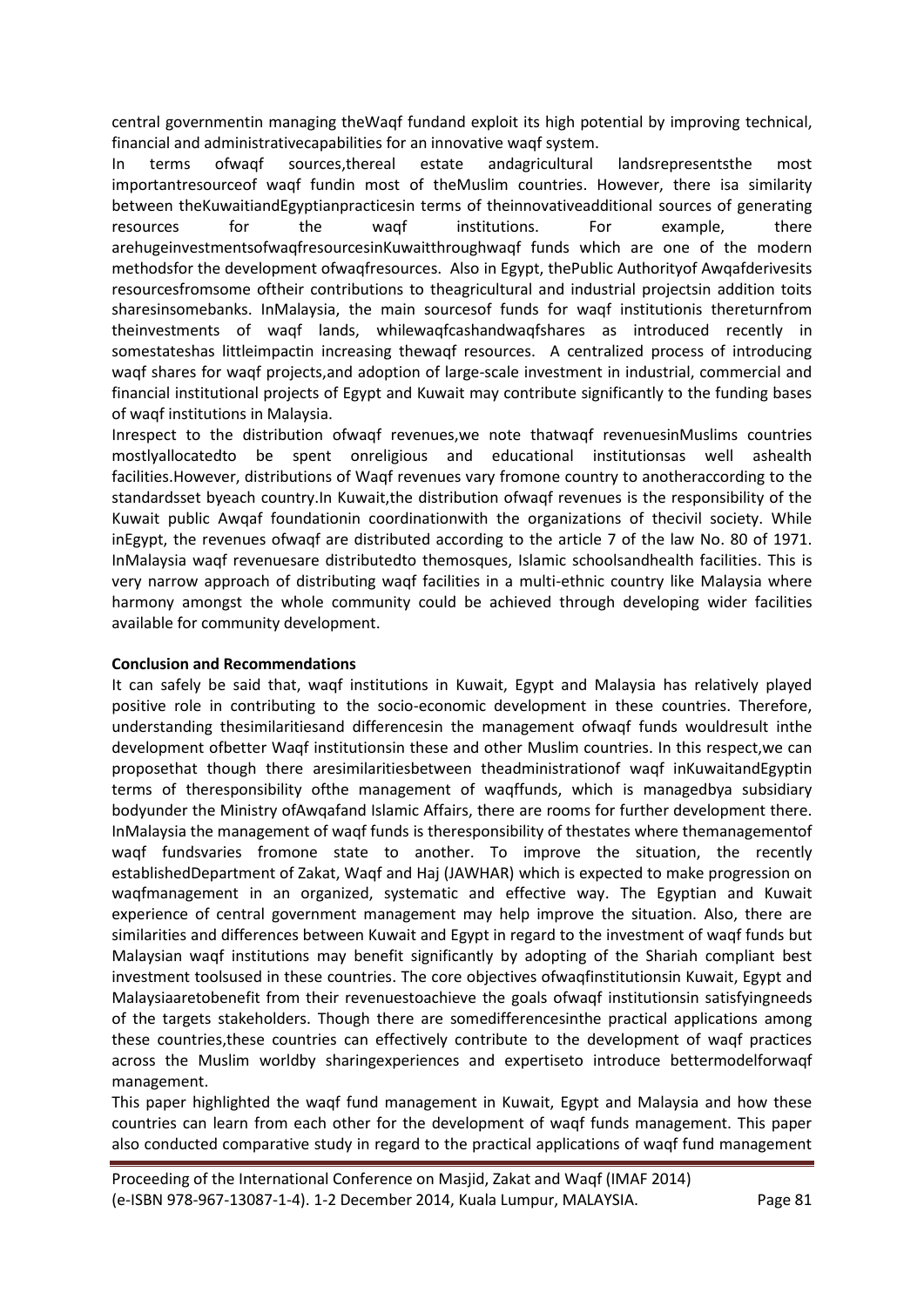across these countries in terms of organizational structure in investment of waqf fund and distribution of waqf fund. Therefore, this paper recommends the following steps to make waqf institutions more efficient to play its role in the modern Islamic societies.

- Conducting periodic studies about the experiences of these countries to overcome the emerging obstacles that may hinder the role of waqf institutions in achieving the desired goals.
- More attentions must be given by the government in Kuwait, Egypt and Malaysian to waqf institutions to play its role effectively.
- Coordination between waqf institutions in these countries through the exchange of information to take advantage of the accumulated experiences of waqf management in these countries to enhance the role played by waqf institutions in economic and social development.
- Organizing sophisticated and intensive training courses in the various aspects of waqf to increase the knowledge and the culture of waqf among the waqf officers in these countries.

### **References**

Abdullah, M. S (2011), Malaysia needs transformation of waqf management, 4 August 2011, Retrieved from [http://www.perpustakaanwakaf.bloogspot.com](http://www.perpustakaanwakaf.bloogspot.com/)

Afadli, D. (1998), Experienceof the advancement ofthe developmentalroleof waqfinKuwait, a working paper preparedbythe DeputySecretary Generalof Kuwait Awaqaf Foundation.

Afendi, M. &Abdull Aziz, A. (2010), Waqf management and administration from the perspective of Islamic law, Malaysian accounting review, special issue Vol. 9No. 2, 115-121, 2010.

Al- Nahar (2011), Al Nahar newspaper, No: 1413, 15/5/2011.

Al-amr, F. (2012), Study on theenterprise modelforcontemporarywaqf: Management and Investment, paper submitted to theSymposium of waqf inTunisia: reality andthe future 28 to 29 February 2012,the Republic of Tunisia.

Alawiah, S. &Khabhari, Y. (2007), Financial accountability of waqf (Pious endowment) institution in Malaysia: the case of budgeting practice in state Islamic Religious council (SIRCs).

Alawiah, S. (2012), An empirical investigation into the accounting, accountability and effectiveness of waqf management in the state Islamic Religious council (SIRCs) in Malaysia, thesis for the requirement of Doctoral degree, Cardiff university.

Al-Osman, A. (1997), Experience of waqf managementinKuwait, paper presented at thesymposiumabout the developmental roleofwaqf, organized by theIslamic ResearchInstitute, Islamic development bank, inNouakchott, Mauritaniain 1997.

Fathi, A. (2002), Provisions of Waqf in the contemporaryIslamic countries, Kuwait Awqaf Foundation. Hasan, Z. &Najib, M. (2008), The investment of waqf land as an instrument of Muslims economic development in Malaysia, paper presented in Dubai international conference on endowments investment, 4- 6 February, 2008.

Ibrahim, H. & Ibrahim, D. (2013) Revival of waqf properties in Malaysia, Paper proceeding of the 5th Islamic Economics System Conference (IECONS 2013), "Sustainable Development through the Islamic Economics System", organized By Faculty Economics and Muamalat, University Sains Islam Malaysia, Berjaya Times Square Hotel, Kuala Lumpur, 4-5th September 2013.

Ibrahim, H. , Nor, E. & Muhammad, J. (2013), Cash waqfanf its development in the north region of Malaysia , presented in international conference on business economic research , golden hotel, Bandung, Indonesia, 4-5 March/2013.

Ibrahim, M. (2012) Waqf land administration: comparative studies between state Islamic Religious council (SIRCs) of Johor and Selangor, research report, Kuala Lumpur, Malaysia.

Khaled, M.A. (2012), The Awqaf developmental role in society needs, a work paper, the Arab forum "towards a new welfare mix: rethinking the role of the state, market and civil society in the provision of basic social services", Beirut, 19-20/12/2012.